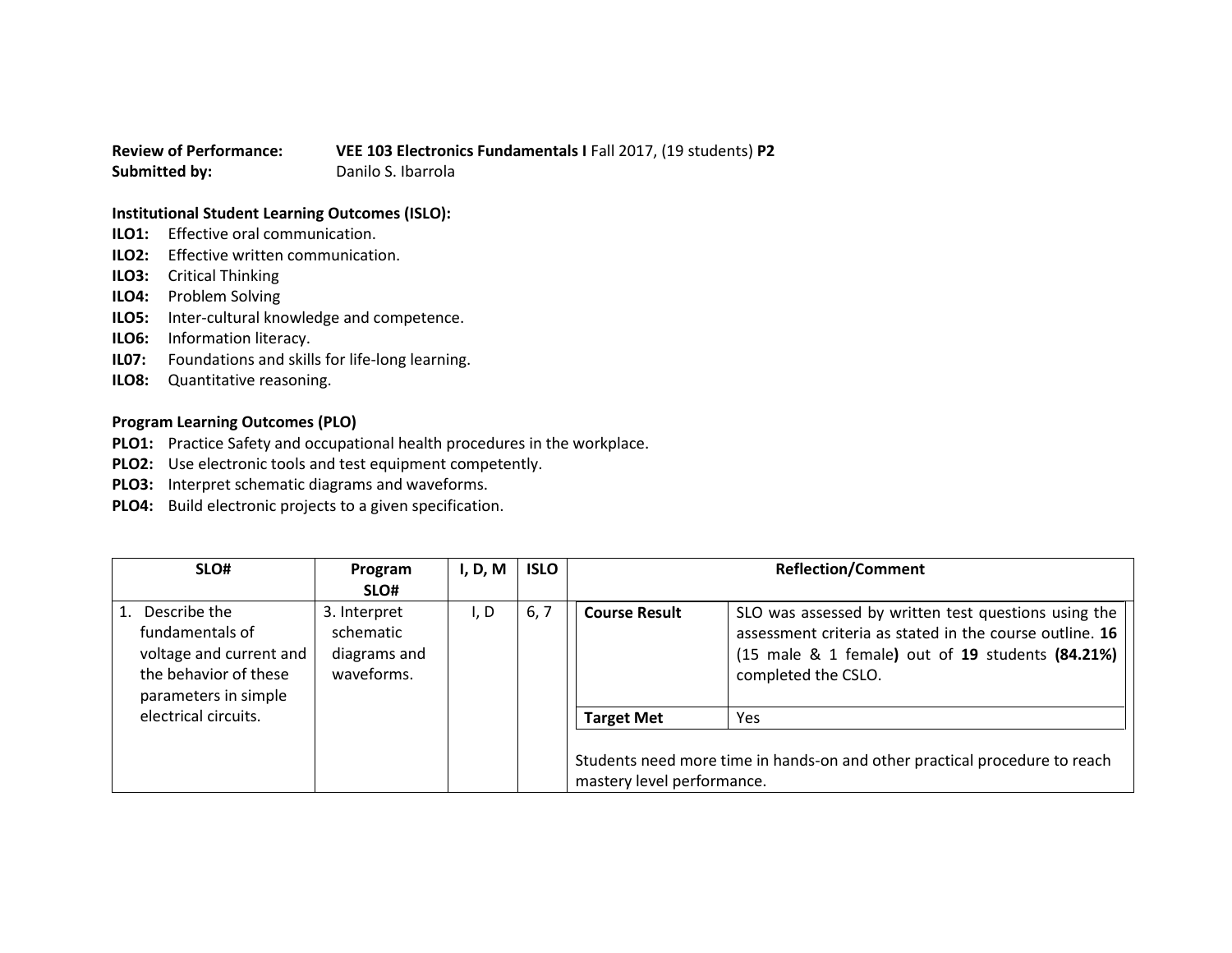| 2. Explain the purpose and<br>identify the various<br>types of resistors and<br>their symbols. Identify<br>the value, power rating | 3. Interpret<br>schematic<br>diagrams and<br>waveforms. | I, D    | 6, 7 | <b>Course Result</b>                                                                                     | SLO was assessed by written test questions using the<br>assessment criteria as stated in the course outline. 17<br>(17 male & 0 female) out of 19 students (89.47%)<br>completed the CSLO. |
|------------------------------------------------------------------------------------------------------------------------------------|---------------------------------------------------------|---------|------|----------------------------------------------------------------------------------------------------------|--------------------------------------------------------------------------------------------------------------------------------------------------------------------------------------------|
| and tolerance of                                                                                                                   |                                                         |         |      | <b>Target Met</b>                                                                                        | Yes                                                                                                                                                                                        |
| resistors using various<br>types of industry codes.                                                                                |                                                         |         |      | Students need more time in hands-on and other practical procedure to reach<br>mastery level performance. |                                                                                                                                                                                            |
| 3. Describe the purpose<br>and types of switches,                                                                                  | 3. Interpret<br>schematic                               | I, D    | 6, 7 | <b>Course Result</b>                                                                                     | SLO was assessed by written test questions using the<br>assessment criteria as stated in the course outline. 19                                                                            |
| fuses and circuit                                                                                                                  | diagrams and<br>waveforms.                              |         |      |                                                                                                          | (18 male & 1 female) out of 19 students (100%)                                                                                                                                             |
| breakers and identify<br>their schematic symbols.                                                                                  |                                                         |         |      | <b>Target Met</b>                                                                                        | Yes                                                                                                                                                                                        |
|                                                                                                                                    |                                                         |         |      |                                                                                                          | Students need more time in hands-on and other practical procedure to reach                                                                                                                 |
|                                                                                                                                    |                                                         |         |      | mastery level performance.                                                                               |                                                                                                                                                                                            |
| 4. Define magnetism and                                                                                                            | 3. Interpret                                            | I, D    | 6, 7 | <b>Course Result</b>                                                                                     | SLO was assessed by written test questions using the                                                                                                                                       |
| electromagnetism and                                                                                                               | schematic                                               |         |      |                                                                                                          | assessment criteria as stated in the course outline. 19                                                                                                                                    |
| their characteristics;<br>describe how these                                                                                       | diagrams and<br>waveforms.                              |         |      |                                                                                                          | (18 male & 1 female) out of 19 students (100%)                                                                                                                                             |
| characteristics are                                                                                                                |                                                         |         |      | <b>Target Met</b><br>Yes                                                                                 |                                                                                                                                                                                            |
| utilized in the operation                                                                                                          |                                                         |         |      | Students need more time in hands-on and other practical procedure to reach                               |                                                                                                                                                                                            |
| of the relay, magnetic                                                                                                             |                                                         |         |      | mastery level performance.                                                                               |                                                                                                                                                                                            |
| circuit breaker and                                                                                                                |                                                         |         |      |                                                                                                          |                                                                                                                                                                                            |
| meter.                                                                                                                             |                                                         |         |      |                                                                                                          |                                                                                                                                                                                            |
| 5. Describe the function                                                                                                           | 1. Practice safety                                      | I, D, M | 6, 7 | <b>Course Result</b>                                                                                     | SLO was assessed by written test questions using the                                                                                                                                       |
| of the multimeter and                                                                                                              | and                                                     |         |      |                                                                                                          | assessment criteria as stated in the course outline. 18                                                                                                                                    |
| its controls. Safely and                                                                                                           | occupational                                            |         |      |                                                                                                          | (17 male & 1 female) out of 19 students (94.74%)                                                                                                                                           |
| accurately use a<br>multimeter to measure                                                                                          | health                                                  |         |      |                                                                                                          | completed the CSLO.                                                                                                                                                                        |
|                                                                                                                                    |                                                         |         |      | <b>Target Met</b>                                                                                        | Yes                                                                                                                                                                                        |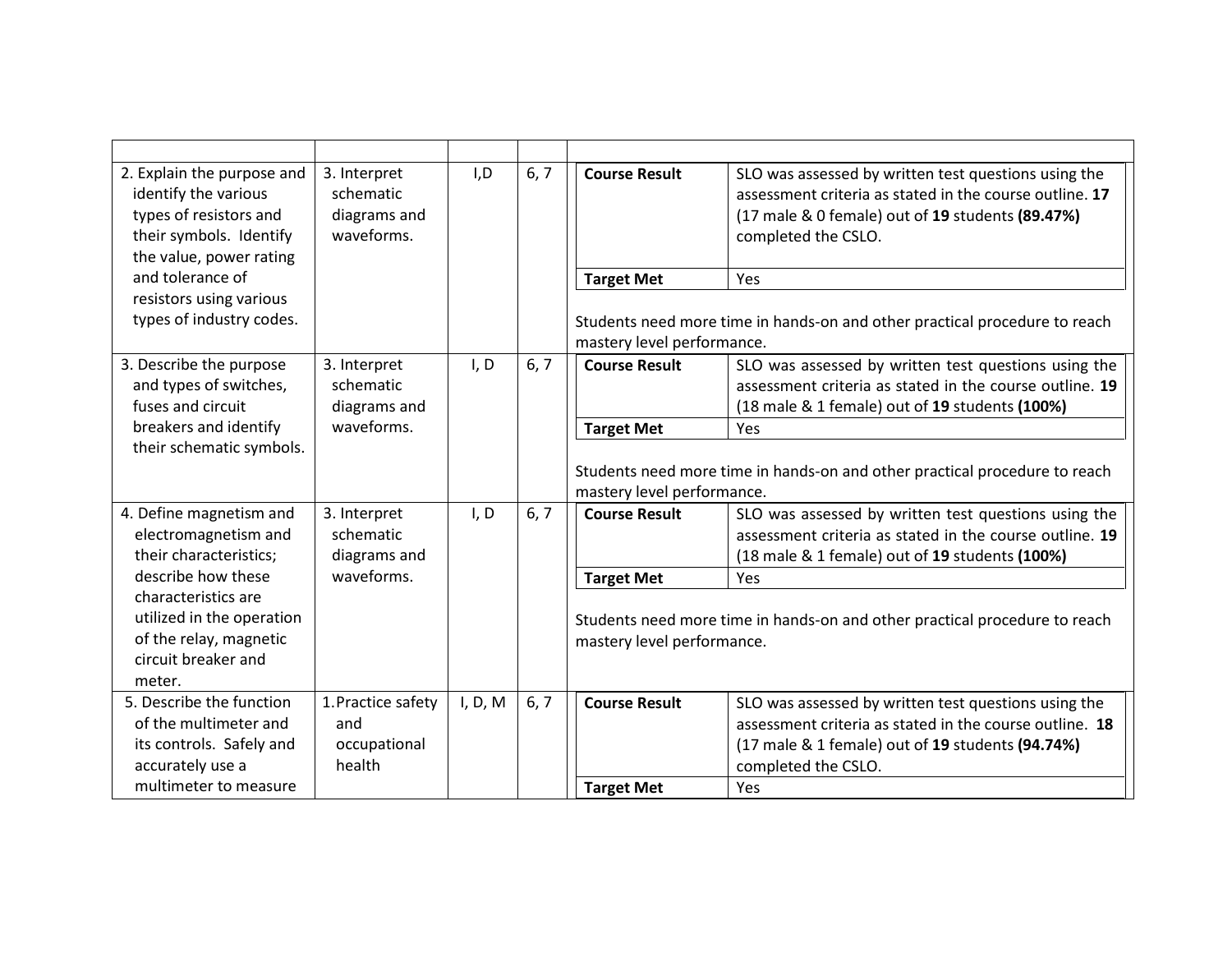| the circuit quantities of<br>resistance, voltage, and<br>current.                                                  | procedures in<br>the workplace.<br>2.Use<br>electronics<br>tools and test<br>equipment<br>competently.<br>3. Interpret |      |                         | Students need more time in hands-on and other practical procedure to reach<br>mastery level performance. |                                                                                                                                                                                            |
|--------------------------------------------------------------------------------------------------------------------|------------------------------------------------------------------------------------------------------------------------|------|-------------------------|----------------------------------------------------------------------------------------------------------|--------------------------------------------------------------------------------------------------------------------------------------------------------------------------------------------|
|                                                                                                                    | schematic<br>diagrams and                                                                                              |      |                         |                                                                                                          |                                                                                                                                                                                            |
|                                                                                                                    | waveforms.                                                                                                             |      |                         |                                                                                                          |                                                                                                                                                                                            |
| 6. Using Ohm's Law to<br>define the relationship<br>between resistance,<br>voltage, current, and                   | 3. Interpret<br>schematic<br>diagrams and<br>waveforms.                                                                | I, D | 4,<br>6,7               | <b>Course Result</b>                                                                                     | SLO was assessed by written test questions using the<br>assessment criteria as stated in the course outline. 17<br>(16 male & 1 female) out of 19 students (89.47%)<br>completed the CSLO. |
| power in an electrical                                                                                             |                                                                                                                        |      |                         | <b>Target Met</b>                                                                                        | Yes                                                                                                                                                                                        |
| circuit. By<br>experimentation prove<br>Ohm's Law.                                                                 |                                                                                                                        |      |                         | mastery level performance.                                                                               | Students need more time in hands-on and other practical procedure to reach                                                                                                                 |
| 7. Identify the following<br>circuits, calculate and<br>measure the circuit<br>parameters of voltage,              | 3. Interpret<br>schematic<br>diagrams and<br>waveforms.                                                                | I, D | 4, 6,<br>$\overline{7}$ | <b>Course Result</b>                                                                                     | SLO was assessed by written test questions using the<br>assessment criteria as stated in the course outline 17<br>(16 male & 1 female) out of 19 students (89.47%)<br>completed the CSLO.  |
| resistance, and current.                                                                                           |                                                                                                                        |      |                         | <b>Target Met</b>                                                                                        | Yes                                                                                                                                                                                        |
| Troubleshoot the series,<br>parallel and series-<br>parallel circuits.<br>a. Series Circuit<br>b. Parallel Circuit |                                                                                                                        |      |                         | mastery level performance.                                                                               | Students need more time in hands-on and other practical procedure to reach                                                                                                                 |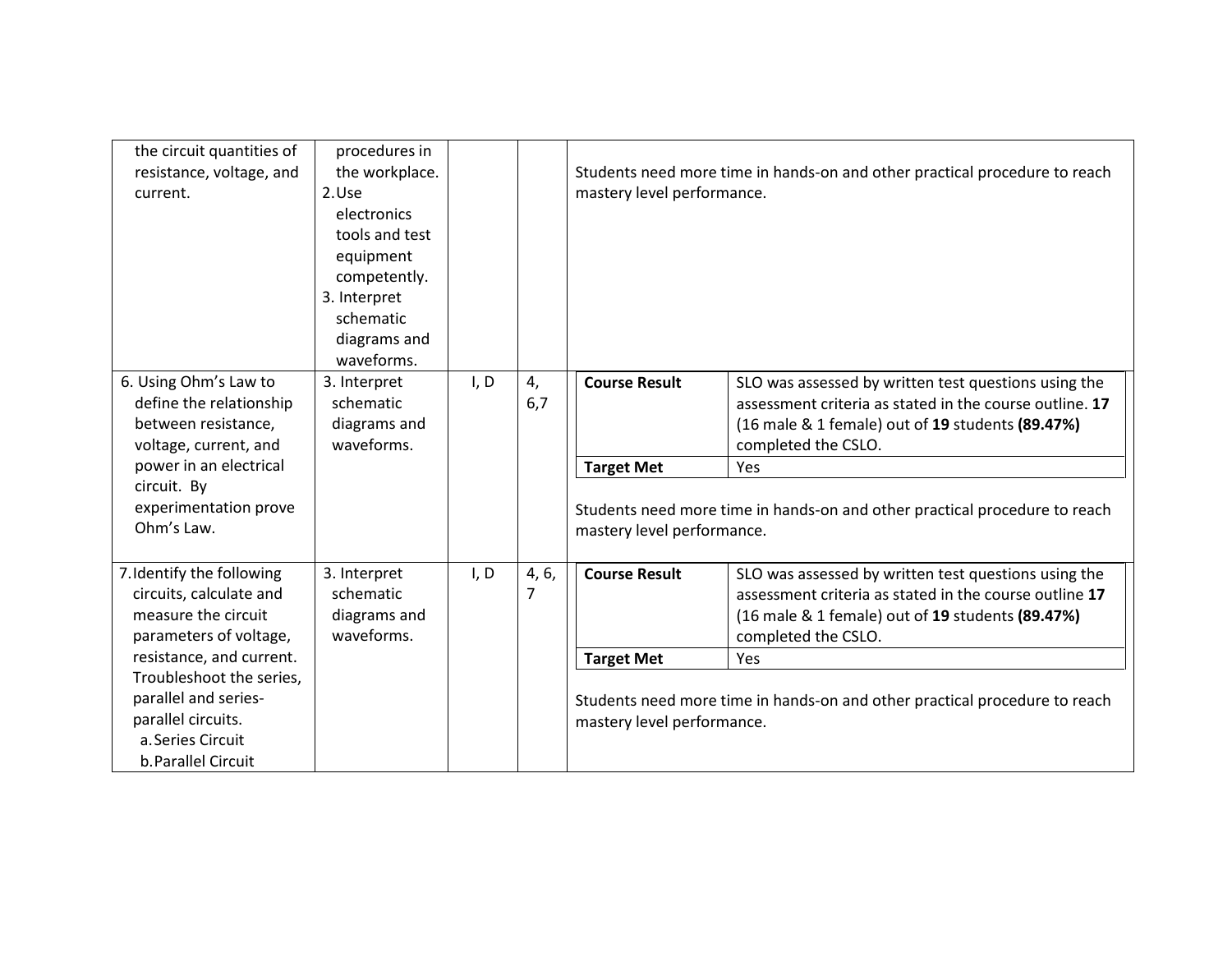| c. Series and Parallel                                                                                   |                                                         |      |     |                                                                                                          |                                                                                                                                                                                              |
|----------------------------------------------------------------------------------------------------------|---------------------------------------------------------|------|-----|----------------------------------------------------------------------------------------------------------|----------------------------------------------------------------------------------------------------------------------------------------------------------------------------------------------|
| Circuit                                                                                                  |                                                         |      |     |                                                                                                          |                                                                                                                                                                                              |
| d. Voltage Divider                                                                                       |                                                         |      |     |                                                                                                          |                                                                                                                                                                                              |
| Circuit                                                                                                  |                                                         |      |     |                                                                                                          |                                                                                                                                                                                              |
| e.Bridge Circuit                                                                                         |                                                         |      |     |                                                                                                          |                                                                                                                                                                                              |
| 8. Simplify<br>and<br>analyze<br>complex circuits using<br>the following methods:<br>a. Kirchhoff's Laws | 3. Interpret<br>schematic<br>diagrams and<br>waveforms. | I, D | 6,7 | <b>Course Result</b>                                                                                     | SLO was assessed by written test questions using the<br>assessment criteria as stated in the course outline. . 18<br>(17 male & 1 female) out of 19 students (94.74%)<br>completed the CSLO. |
| b. Thevenin's Theorem                                                                                    |                                                         |      |     | <b>Target Met</b>                                                                                        | Yes                                                                                                                                                                                          |
| c. Norton's Theorem.                                                                                     |                                                         |      |     | Students need more time in hands-on and other practical procedure to reach<br>mastery level performance. |                                                                                                                                                                                              |

**Special comments:** 18 out of 19 or 94.74% of the students got a grade of C and higher and 1 or 5.26% got a grade of D.

## **Summary of Grades:**

| A+ | = | 0 |
|----|---|---|
| А  | Ξ | 0 |
| А- | Ξ | 3 |
| B+ | Ξ | 2 |
| В  | Ξ | 3 |
| В- | Ξ | 3 |
| C+ | Ξ | 2 |
| С  | Ξ | 3 |
| C- | = | 2 |
| D+ | Ξ | 1 |
| D  | Ξ | 0 |
| D- | = | 0 |
| F  | = | 0 |